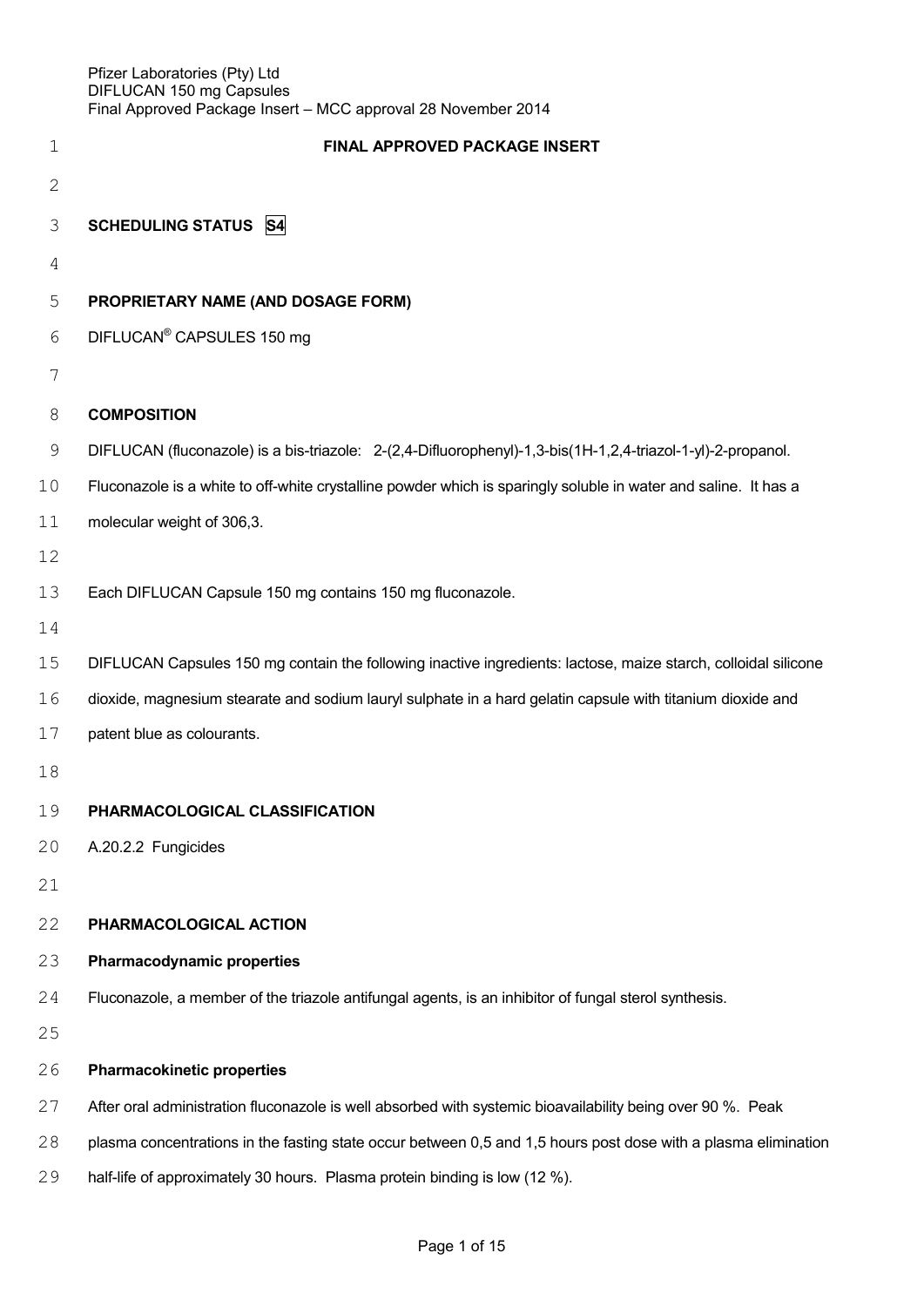| 31 |                                                                                                                | The major route of excretion is renal with approximately 80 % of the administered dose appearing in the urine    |  |  |  |
|----|----------------------------------------------------------------------------------------------------------------|------------------------------------------------------------------------------------------------------------------|--|--|--|
| 32 |                                                                                                                | as unchanged drug. Fluconazole clearance is proportional to creatinine clearance. There is no evidence of        |  |  |  |
| 33 | circulating metabolites, but accumulation is significant over 15 days and concentrations may rise 2 - 3 fold.  |                                                                                                                  |  |  |  |
| 34 |                                                                                                                |                                                                                                                  |  |  |  |
| 35 | The long plasma elimination half-life (approximately 30 hours) provides the basis for once daily dosing in the |                                                                                                                  |  |  |  |
| 36 | treatment of systemic conditions, single dose therapy for vaginal candidiasis and once weekly dosing for       |                                                                                                                  |  |  |  |
| 37 | other indications.                                                                                             |                                                                                                                  |  |  |  |
| 38 |                                                                                                                |                                                                                                                  |  |  |  |
| 39 | There have been reports of cases of superinfection with Candida species other than C. albicans, which are      |                                                                                                                  |  |  |  |
| 40 | often inherently not susceptible to fluconazole (e.g., Candida krusei). Such cases may require alternative     |                                                                                                                  |  |  |  |
| 41 | antifungal therapy.                                                                                            |                                                                                                                  |  |  |  |
| 42 |                                                                                                                |                                                                                                                  |  |  |  |
| 43 | Fluconazole is highly specific for fungal cytochrome P-450 dependant enzymes. Fluconazole has been shown       |                                                                                                                  |  |  |  |
| 44 |                                                                                                                | not to affect testosterone plasma concentrations in males or steroid concentrations in females of child-bearing  |  |  |  |
| 45 | age.                                                                                                           |                                                                                                                  |  |  |  |
| 46 |                                                                                                                |                                                                                                                  |  |  |  |
| 47 | <b>INDICATIONS</b>                                                                                             |                                                                                                                  |  |  |  |
| 48 |                                                                                                                | Once the results of the cultures and other laboratory studies become available, anti-infective therapy should be |  |  |  |
| 49 | adjusted accordingly.                                                                                          |                                                                                                                  |  |  |  |
| 50 |                                                                                                                |                                                                                                                  |  |  |  |
| 51 | When systemic treatment is indicated and appropriate, DIFLUCAN is used in the following conditions:            |                                                                                                                  |  |  |  |
| 52 |                                                                                                                | 1. Vaginal candidiasis, acute or recurrent and prophylaxis to reduce the incidence of recurrent vaginal          |  |  |  |
| 53 |                                                                                                                | candidiasis.                                                                                                     |  |  |  |
| 54 |                                                                                                                |                                                                                                                  |  |  |  |
| 55 | 2.                                                                                                             | <b>Candidial balanitis</b>                                                                                       |  |  |  |
| 56 |                                                                                                                |                                                                                                                  |  |  |  |
| 57 | 3.                                                                                                             | Dermatomycosis including tinea pedis, tinea corporis, tinea cruris, tinea unguium (onychomycosis), and           |  |  |  |
| 58 |                                                                                                                | dermal candida infections.                                                                                       |  |  |  |
| 59 |                                                                                                                |                                                                                                                  |  |  |  |
|    |                                                                                                                |                                                                                                                  |  |  |  |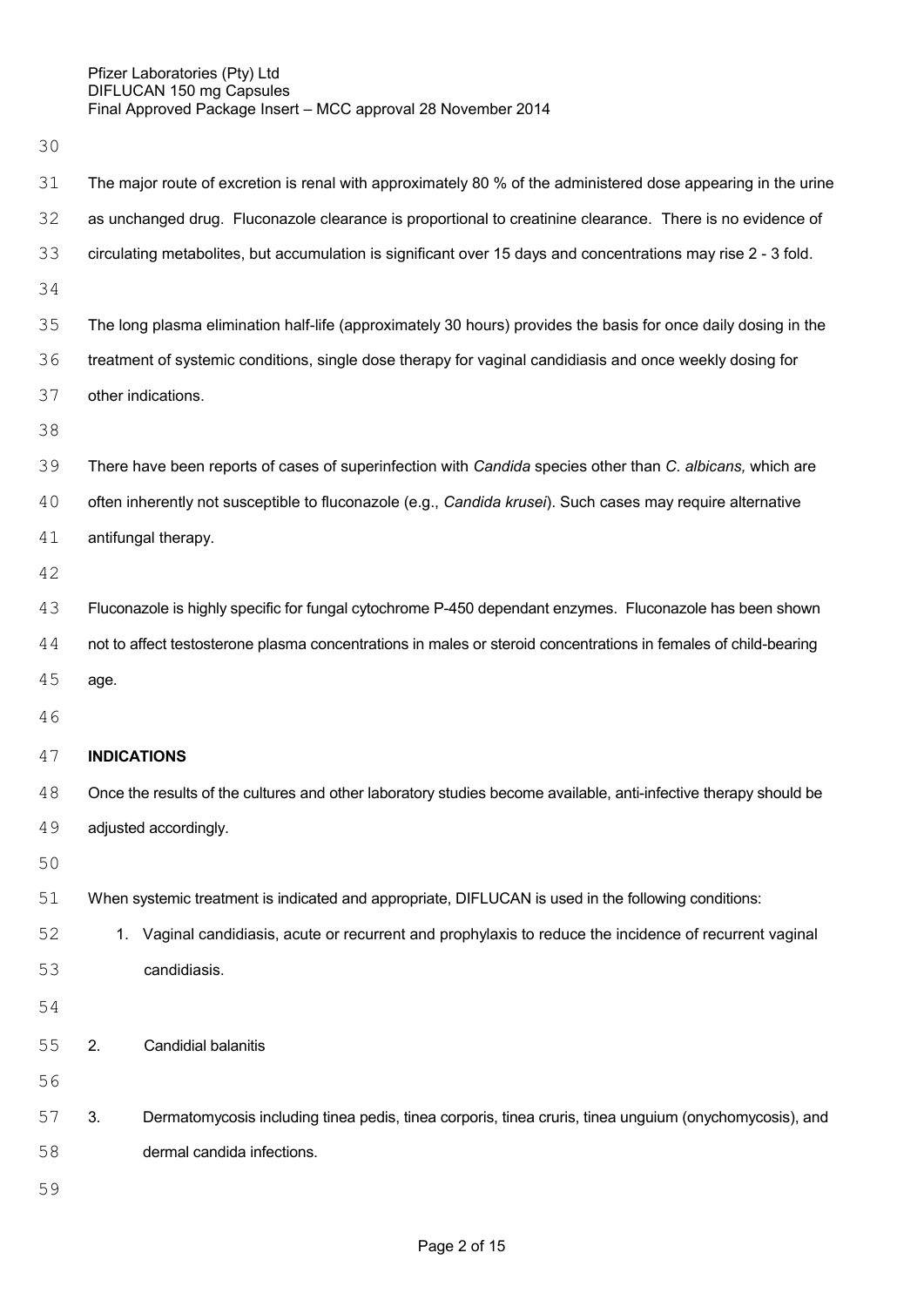#### **CONTRA-INDICATIONS**

- DIFLUCAN should not be used in patients with known hypersensitivity to fluconazole or to related azole
- compounds or any of the excipients.
- 
- Co-administration of other medicines known to prolong the QT interval and which are metabolised via the
- enzyme CYP3A4 such as cisapride, astemizole, erythromycin, pimozide and quinidine are contra-indicated in

patients receiving DIFLUCAN (see INTERACTIONS section).

- 
- Pregnancy and lactation.
- 

#### **WARNINGS AND SPECIAL PRECAUTIONS**

DIFLUCAN should be administered with caution to patients with liver dysfunction.

DIFLUCAN has been associated with rare cases of serious hepatic toxicity including fatalities, primarily in

74 patients with serious underlying medical conditions. In cases of fluconazole-associated hepatotoxicity, no

obvious relationship to total daily dose, duration of therapy, sex or age of patient has been observed.

Hepatotoxicity may be reversible on discontinuation of therapy. Patients who develop abnormal liver function

tests during DIFLUCAN therapy should be monitored for the development of more serious hepatic injury.

DIFLUCAN should be discontinued if clinical signs or symptoms consistent with liver disease develop that may

be attributable to fluconazole.

 Patients have less frequently developed pruritus, rashes, urticaria, angio-oedema, dry skin, abnormal odour, exfoliative cutaneous reactions, such as Stevens-Johnson Syndrome and toxic epidermal necrolysis during treatment with DIFLUCAN. AIDS patients are more prone to the development of severe cutaneous reactions 84 to many medicines. If patients with invasive/systemic fungal infections develop rashes, they should be 85 monitored closely and fluconazole discontinued if bullous lesions or erythema multiforme develop. 

Anaphylaxis has been reported with the use of DIFLUCAN.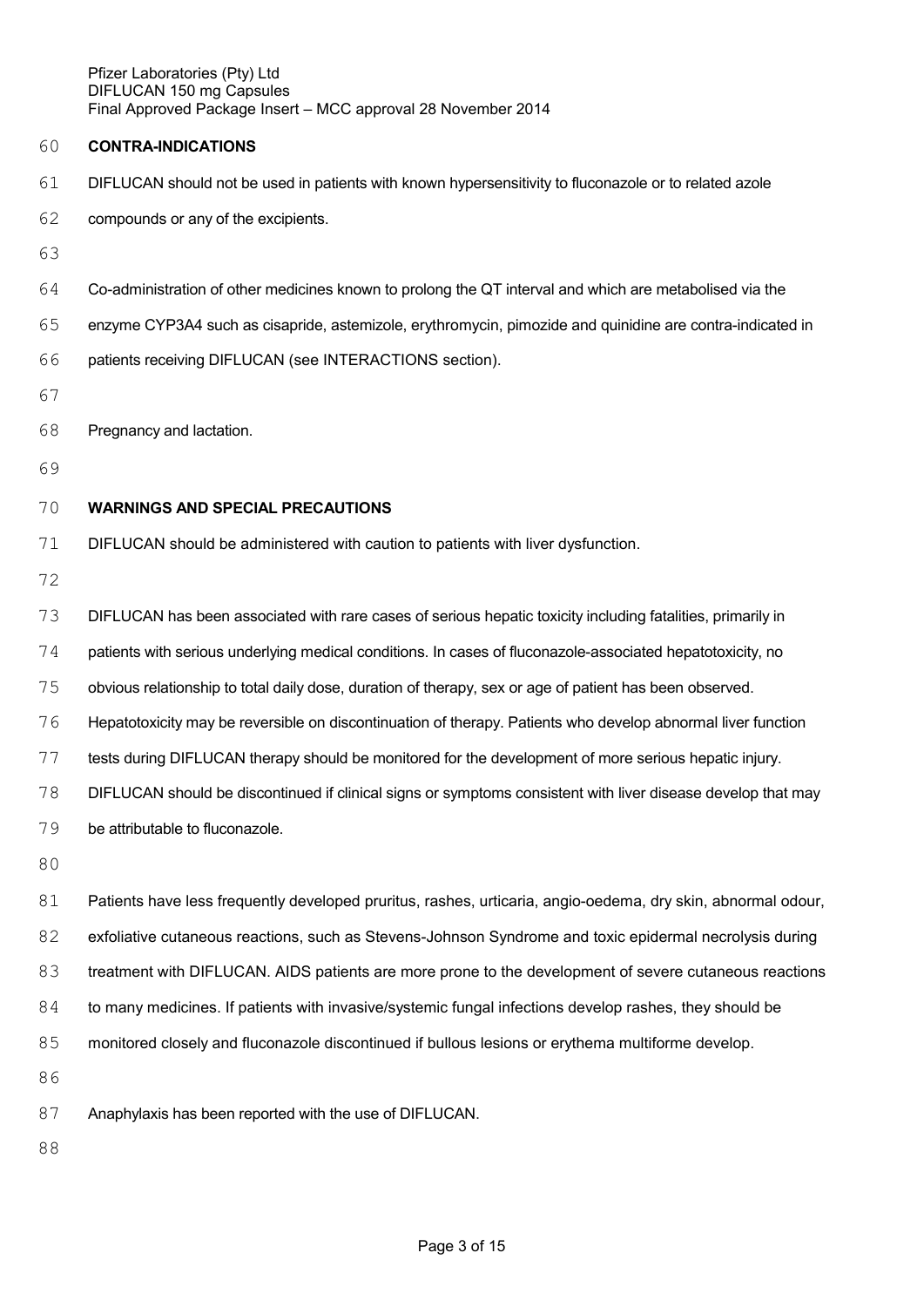| 89  | DIFLUCAN has been associated with prolongation of the QT interval on the electrocardiogram. During post-            |  |  |
|-----|---------------------------------------------------------------------------------------------------------------------|--|--|
| 90  | marketing surveillance, there have been cases of QT prolongation and torsade de pointes in patients taking          |  |  |
| 91  | DIFLUCAN. These reports included seriously ill patients with multiple confounding risk factors, such as             |  |  |
| 92  | structural heart disease, electrolyte abnormalities and concomitant medications that may have been                  |  |  |
| 93  | contributory.                                                                                                       |  |  |
| 94  |                                                                                                                     |  |  |
| 95  | DIFLUCAN should be administered with caution to patients with these potentially prodysrhythmic conditions.          |  |  |
| 96  |                                                                                                                     |  |  |
| 97  | DIFLUCAN should be administered with caution to patients with renal dysfunction.                                    |  |  |
| 98  |                                                                                                                     |  |  |
| 99  | DIFLUCAN is a potent CYP2C9 inhibitor and a moderate CYP3A4 inhibitor. DIFLUCAN treated patients who                |  |  |
| 100 | are concomitantly treated with medicines with a narrow therapeutic window metabolised through CYP2C9 and            |  |  |
| 101 | CYP3A4 should be monitored (see INTERACTIONS section).                                                              |  |  |
| 102 |                                                                                                                     |  |  |
| 103 | Use in Children                                                                                                     |  |  |
| 104 | Insufficient evidence is available to establish safety and efficacy of DIFLUCAN in the above indications for use in |  |  |
| 105 | children.                                                                                                           |  |  |
| 106 |                                                                                                                     |  |  |
| 107 | <b>Special precautions</b>                                                                                          |  |  |
| 108 | DIFLUCAN capsules contain lactose and should not be given to patients with rare hereditary problems of              |  |  |
| 109 | galactose intolerance, Lapp lactase deficiency or glucose-galactose malabsorption.                                  |  |  |
| 110 |                                                                                                                     |  |  |
| 111 | <b>Effects on Ability to Drive and Use Machines</b>                                                                 |  |  |
| 112 | When driving vehicles or operating machines it should be taken into account that occasionally dizziness or          |  |  |
| 113 | seizures may occur.                                                                                                 |  |  |
| 114 |                                                                                                                     |  |  |
| 115 | <b>INTERACTIONS</b>                                                                                                 |  |  |
| 116 | Concomitant use of the following other medicinal products is contra-indicated:                                      |  |  |
| 117 |                                                                                                                     |  |  |
| 118 | Cisapride: There have been reports of cardiac events including torsade de pointes in patients to whom               |  |  |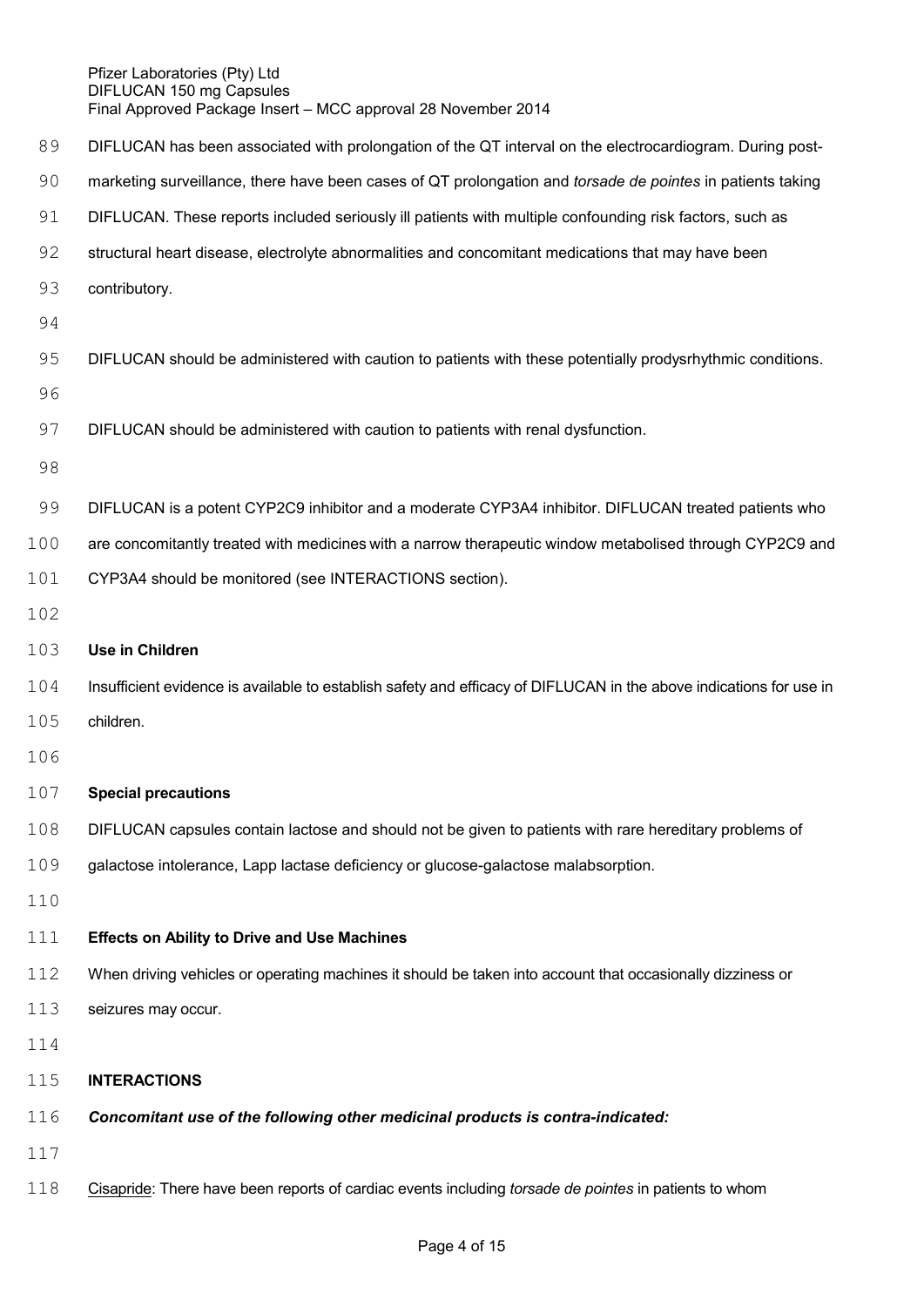DIFLUCAN and cisapride were co-administered. A controlled study found that concomitant DIFLUCAN 200 mg once daily and cisapride 20 mg four times a day yielded a significant increase in cisapride plasma levels and prolongation of QTc interval. Concomitant treatment with DIFLUCAN and cisapride is contra-indicated in patients receiving DIFLUCAN (see CONTRA-INDICATIONS section). Astemizole: Concomitant administration of DIFLUCAN with astemizole may decrease the clearance of astemizole. Resulting increased plasma concentrations of astemizole can lead to QT prolongation and *torsade de pointes*. Co-administration of DIFLUCAN and astemizole is contra- indicated (see CONTRA- INDICATIONS section). Pimozide: Although not studied *in vitro* or *in vivo*, concomitant administration of DIFLUCAN with pimozide may result in inhibition of pimozide metabolism. Increased pimozide plasma concentrations can lead to QT prolongation and *torsade de pointes*. Co-administration of DIFLUCAN and pimozide is contra-indicated (see CONTRA-INDICATIONS section). Quinidine: Although not studied *in vitro* or *in vivo*, concomitant administration of DIFLUCAN with quinidine may result in inhibition of quinidine metabolism. Use of quinidine has been associated with QT prolongation and *torsades de pointes*. Co-administration of DIFLUCAN and quinidine is contra-indicated (see CONTRA- INDICATIONS section). 139 Erythromycin: Concomitant use of DIFLUCAN and erythromycin has the potential to increase the risk of cardiotoxicity (prolonged QT interval, *torsades de pointes*) and consequently sudden death. Co-administration of DIFLUCAN and erythromycin is contra-indicated (see CONTRA-INDICATIONS section). *Concomitant use of the following medicinal products leads to precautions and dose adjustments:* **The effect of other medicinal products on fluconazole** Hydrochlorothiazide: In a pharmacokinetic interaction study, co-administration of multiple-dose hydrochlorothiazide to healthy volunteers receiving DIFLUCAN increased plasma concentrations of DIFLUCAN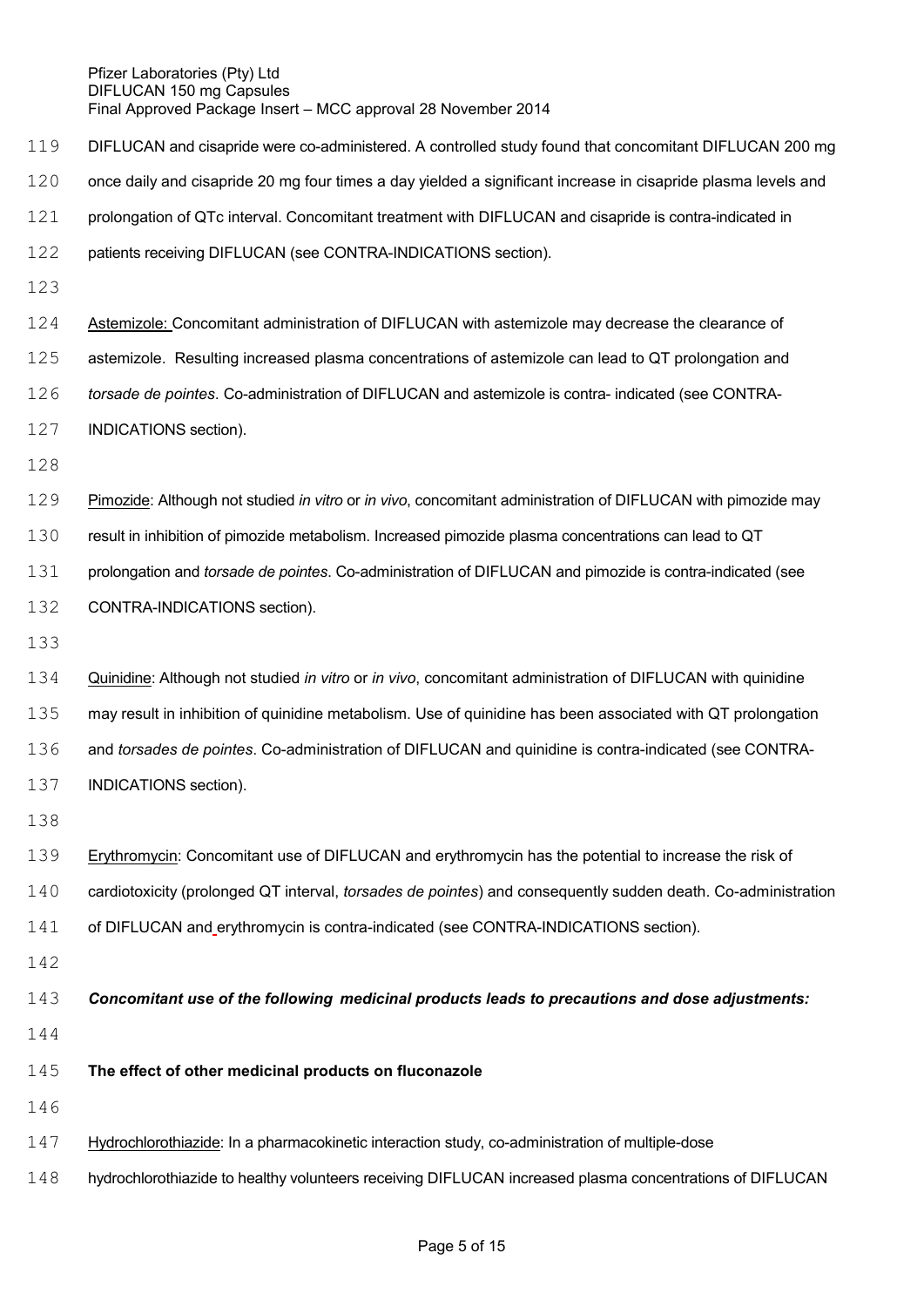- 149 by 40 %. An effect of this magnitude may necessitate a change in the DIFLUCAN dose regimen in subjects receiving concomitant diuretics.
- 
- Rifampicin: Concomitant administration of DIFLUCAN and rifampicin resulted in a 25 % decrease in the AUC
- and a 20 % shorter half-life of DIFLUCAN. In patients receiving concomitant rifampicin, an increase of the
- DIFLUCAN dose should be considered.
- 

# **The effect of fluconazole on other medicinal products**

- 
- Fluconazole is a potent inhibitor of cytochrome P450 (CYP) isoenzyme 2C9 and a moderate inhibitor of
- CYP3A4. In addition to the observed /documented interactions mentioned below, there is a risk of increased
- plasma concentration of other compounds metabolised by CYP2C9 and CYP3A4 co-administered with
- DIFLUCAN. Therefore caution should be exercised when using these combinations and the patients should be
- carefully monitored. The enzyme inhibiting effect of fluconazole persists 4-5 days after discontinuation of
- DIFLUCAN treatment due to the long half-life of fluconazole (see CONTRA-INDICATIONS section).
- 
- 165 Alfentanil: A study observed a reduction in clearance and distribution volume as well as prolongation of  $t_{\gamma}$  of alfentanil following concomitant treatment with DIFLUCAN. A possible mechanism of action is fluconazole's inhibition of CYP3A4. Dosage adjustment of alfentanil may be necessary.
- 
- Amitriptyline, nortriptyline: DIFLUCAN increases the effect of amitriptyline and nortriptyline. 5- nortriptyline and/or S-amitriptyline may be measured at initiation of the combination therapy and after one week. Dosage of amitriptyline/nortriptyline should be adjusted, if necessary.
- 

 Anticoagulants: In an interaction study, DIFLUCAN increased the prothrombin time/ international normalised ratio (INR) (12 %) after warfarin administration in healthy males. In post-marketing experience, bleeding events (bruising, epistaxis, gastrointestinal bleeding, haematuria, and melena) have been reported, in association with increases in prothrombin time/INR in patients receiving DIFLUCAN concurrently with warfarin. Prothrombin time in patients receiving warfarin should be carefully monitored. Dose adjustment of warfarin may be necessary.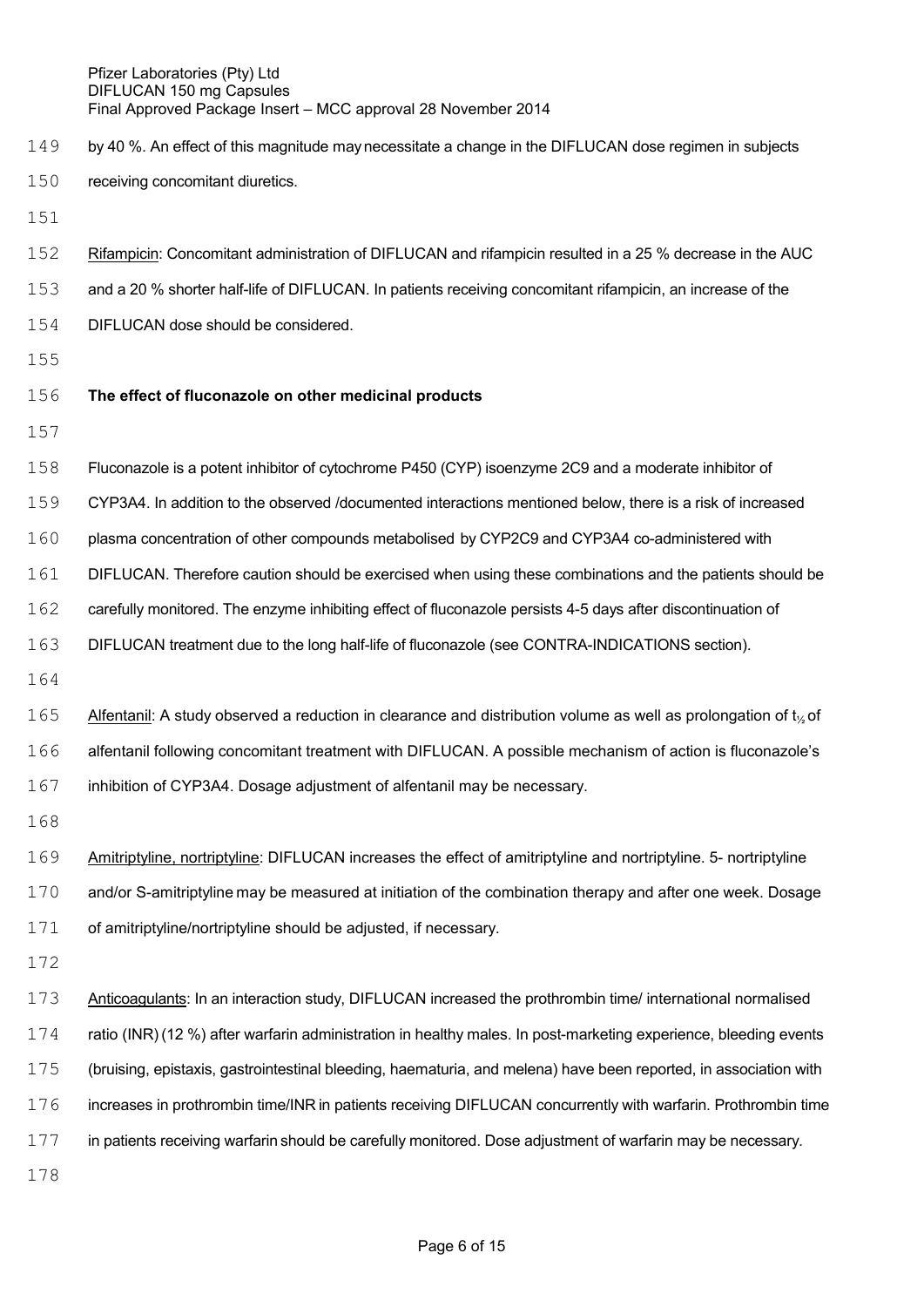Azithromycin: There was no significant pharmacokinetic interaction between DIFLUCAN and azithromycin. Benzodiazepines (Short Acting): Following oral administration of midazolam, DIFLUCAN resulted in substantial increases in midazolam concentrations and psychomotor effects. This effect on midazolam appears to be more pronounced following oral administration of DIFLUCAN than with DIFLUCAN administered intravenously. If concomitant benzodiazepine therapy is necessary in patients being treated with DIFLUCAN, consideration should be given to decreasing the benzodiazepine dosage, and the patients should 186 be appropriately monitored. 188 DIFLUCAN increases the AUC of triazolam (single dose) by approximately 50 %,  $C_{\text{max}}$  with 20 – 32 % and 189 increases t<sub>1/2</sub> by 25 - 50 % due to the inhibition of metabolism of triazolam. Dosage adjustments of triazolam may 190 be necessary. Carbamazepine: DIFLUCAN inhibits the metabolism of carbamazepine and an increase in serum carbamazepine of 30 % has been observed. There is a risk of developing carbamazepine toxicity. Dosage adjustment of carbamazepine may be necessary depending on concentration measurements/effect. Calcium Channel Blockers: Certain calcium channel antagonists (nifedipine, isradipine, amlodipine, verapamil and felodipine) are metabolized by CYP3A4. DIFLUCAN has the potential to increase the systemic exposure of the calcium channel antagonists. Frequent monitoring for adverse events is recommended. Celecoxib: During concomitant treatment with DIFLUCAN (200 mg daily) and celecoxib (200 mg) the 201 celecoxib C<sub>max</sub> and AUC increased by 68 % and 134 %, respectively. A 50 % reduction of the celecoxib dose may be necessary when combined with DIFLUCAN. Ciclosporin: DIFLUCAN significantly increases the concentration and AUC of ciclosporin. This combination may be used by reducing the dosage of ciclosporin depending on ciclosporin concentration. Cyclophosphamide: Combination therapy with cyclophosphamide and DIFLUCAN results in an increase in serum bilirubin and serum creatinine.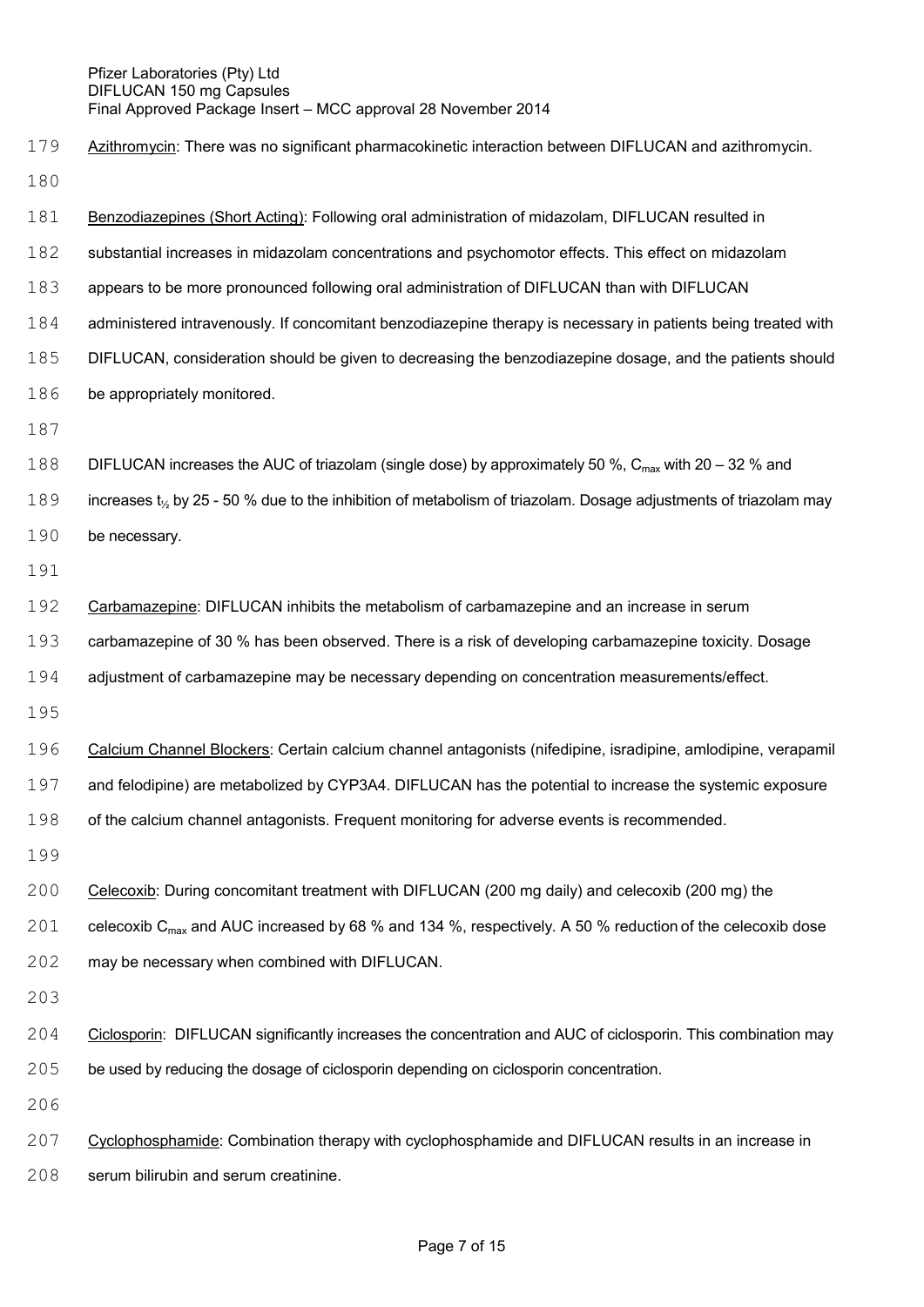Fentanyl: One fatal case of possible fentanyl DIFLUCAN interaction was reported. The author judged that the patient died from fentanyl intoxication. Furthermore, in a randomized crossover study with twelve healthy volunteers it was shown that DIFLUCAN delayed the elimination of fentanyl significantly. Elevated fentanyl concentration may lead to respiratory depression. Halofantrine: DIFLUCAN can increase halofantrine plasma concentration due to an inhibitory effect on CYP3A4.

HMG-CoA reductase inhibitors: The risk of myopathy and rhabdomyolysis increases when DIFLUCAN is co-

administered with HMG-CoA reductase inhibitors metabolised through CYP3A4, such as atorvastatin and

simvastatin, or through CYP2C9, such as fluvastatin. If concomitant therapy is necessary, the patient should

be observed for symptoms of myopathy and rhabdomyolysis and creatinine kinase should be monitored.

HMG-CoA reductase inhibitors should be discontinued if a marked increase in creatinine kinase is observed

222 or myopathy/rhabdomyolysis is diagnosed or suspected.

Losartan: DIFLUCAN inhibits the metabolism of losartan to its active metabolite (E-31 74) which is

responsible for most of the angiotensin Il-receptor antagonism which occurs during treatment with losartan.

Patients should have their blood pressure monitored regularly.

228 Methadone: DIFLUCAN may enhance the serum concentration of methadone. Dosage adjustment of methadone may be necessary.

231 Non-steroidal anti-inflammatory drugs: The C<sub>max</sub> and AUC of flurbiprofen were increased by 23 % and 81 %.

respectively, when co-administered with DIFLUCAN compared to administration of flurbiprofen alone.

233 Similarly, the C<sub>max</sub> and AUC of the pharmacologically active isomer [S-(+)-ibuprofen] were increased by 15 %

and 82 %, respectively, when DIFLUCAN was co-administered with racemic ibuprofen (400 mg) compared to

administration of racemic ibuprofen alone.

 Although not specifically studied, DIFLUCAN has the potential to increase the systemic exposure of other NSAIDs that are metabolised by CYP2C9 (e.g. naproxen, lornoxicam, meloxicam, diclofenac). Frequent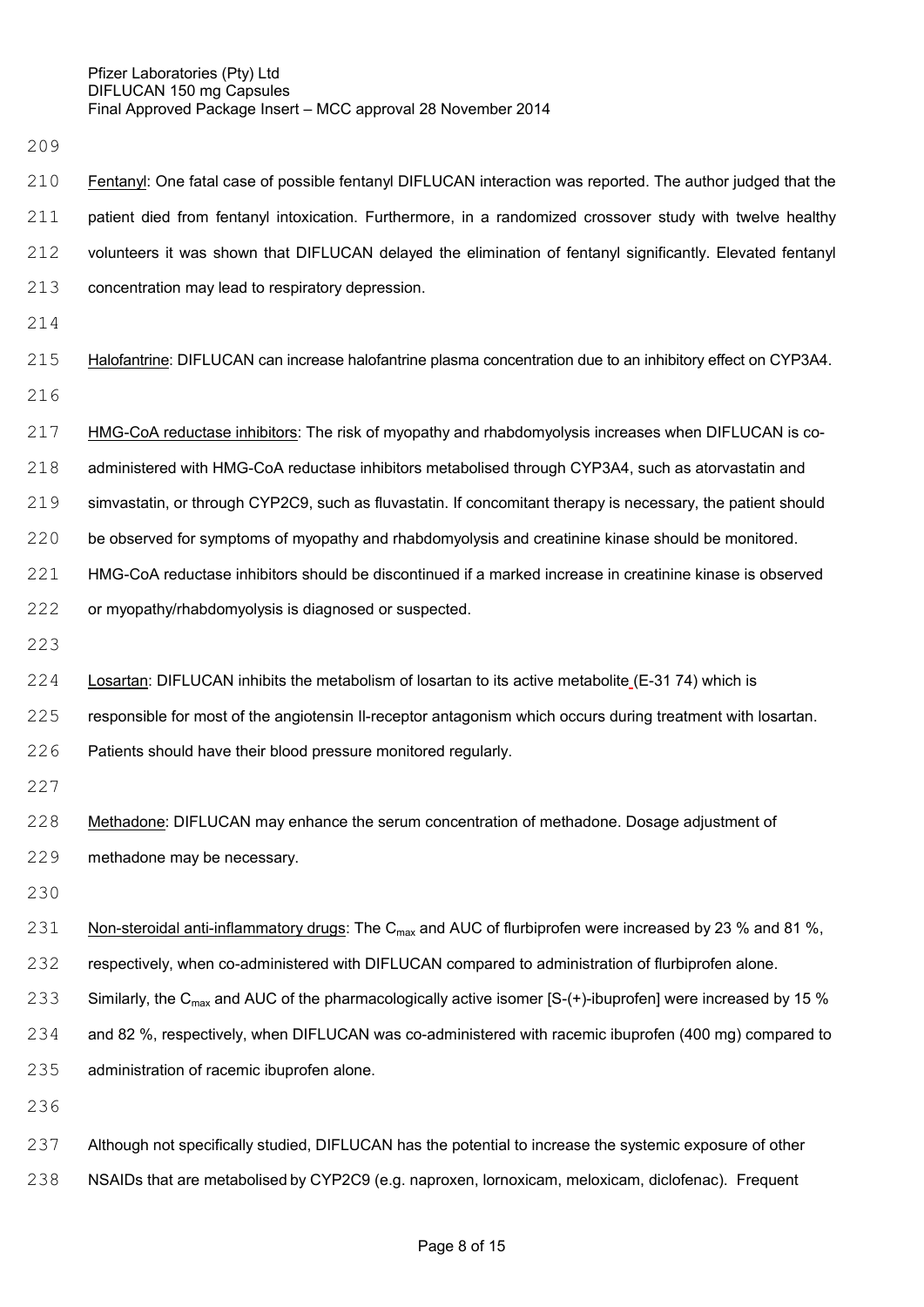- monitoring for adverse events and toxicity related to NSAIDs is recommended. Adjustment of dosage of
- NSAIDs may be needed.
- 
- Oral Contraceptives: Two pharmacokinetic studies with a combined oral contraceptive have been performed using multiple doses of DIFLUCAN. There were no relevant effects on hormone level in the 50 mg fluconazole study, while at 200 mg daily, the AUCs of ethinyl estradiol and levonorgestrel were increased 40 % and 24 %. respectively. Thus, multiple dose use of DIFLUCAN at these doses is unlikely to have an effect on the efficacy of 246 the combined oral contraceptive.
- 
- Endogenous steroid: No adverse effect has been seen on endogenous steroid levels or on ACTH stimulated cortisol response.
- 
- Phenytoin: DIFLUCAN inhibits the hepatic metabolism of phenytoin. With co-administration, serum phenytoin concentration levels should be monitored in order to avoid phenytoin toxicity.
- 
- Prednisone: There was a case report that a liver-transplanted patient treated with prednisone developed acute adrenal insufficiency when a three month therapy with DIFLUCAN was discontinued. The discontinuation of DIFLUCAN presumably caused an enhanced CYP3A4 activity which led to increased metabolism of prednisone. Patients on long-term treatment with DIFLUCAN and prednisone should be carefully monitored for
- adrenal insufficiency when DIFLUCAN is discontinued.
- 
- Rifabutin: There have been reports that an interaction exists when DIFLUCAN is administered concomitantly
- with rifabutin, leading to increased serum levels of rifabutin up to 80 %. There have been reports of uveitis in
- patients to whom DIFLUCAN and rifabutin were co-administered. Patients receiving rifabutin and
- DIFLUCAN concomitantly should be carefully monitored.
- 
- 265 Saquinavir: DIFLUCAN increases the AUC of saquinavir with approximately 50 %,  $C_{\text{max}}$  with approximately 55 % and decreases clearance of saquinavir with approximately 50 % due to inhibition of saquinavir's hepatic metabolism by CYP3A4 and inhibition of P-glycoprotein. Dosage adjustment of saquinavir may be necessary.
- Sirolimus: DIFLUCAN increases plasma concentrations of sirolimus presumably by inhibiting the metabolism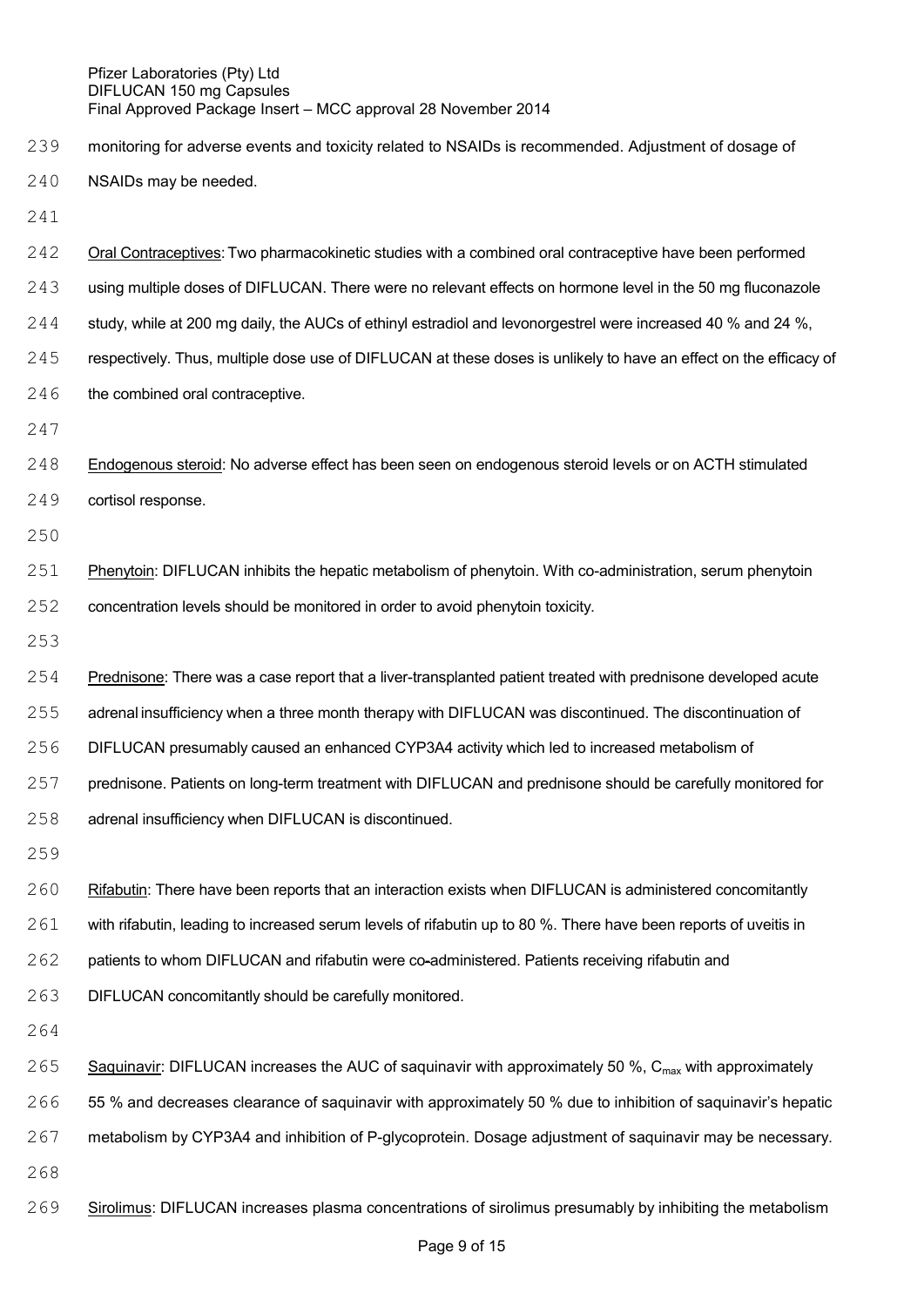270 of sirolimus via CYP3A4 and P-glycoprotein. This combination may be used with a dosage adjustment of 271 sirolimus depending on the effect/concentration measurements.

 Sulfonylureas: DIFLUCAN has been shown to prolong the serum half-life of concomitantly administered oral sulfonylureas (e.g., chlorpropamide, glibenclamide, glipizide, tolbutamide) in healthy volunteers. Frequent monitoring of blood glucose and appropriate reduction of sulfonylurea dosage is recommended during co-administration.

 Tacrolimus: DIFLUCAN may increase the serum concentrations of orally administered tacrolimus up to 5 times due to inhibition of tacrolimus metabolism through CYP3A4 in the intestines. No significant pharmacokinetic changes have been observed when tacrolimus is given intravenously. Increased tacrolimus levels have been associated with nephrotoxicity. Dosage of orally administered tacrolimus should be decreased depending on tacrolimus concentration.

 Theophylline: In a placebo controlled interaction study, the administration of DIFLUCAN 200 mg for 14 days resulted in an 18 % decrease in the mean plasma clearance rate of theophylline. Patients who are receiving high dose theophylline or who are otherwise at increased risk for theophylline toxicity should be observed for signs of 287 theophylline toxicity while receiving DIFLUCAN, and therapy modified appropriately if signs of toxicity develop.

 Vinca Alkaloids: Although not studied, DIFLUCAN may increase the plasma levels of the vinca alkaloids (e.g., vincristine and vinblastine) and lead to neurotoxicity, which is possibly due to an inhibitory effect on CYP3A4.

292 Vitamin A: Based on a case-report in one patient receiving combination therapy with all-trans-retinoid acid (an acid form of vitamin A) and DIFLUCAN, pseudotumour cerebri, which disappeared after discontinuation of DIFLUCAN treatment, occurred. This combination may be used but the incidence of CNS related undesirable effects should be borne in mind.

297 Zidovudine: DIFLUCAN increases  $C_{\text{max}}$  and AUC of zidovudine by 84 % and 74 %, respectively, due to an approx. 45 % decrease in oral zidovudine clearance.

The half-life of zidovudine was likewise prolonged by approximately 128 % following combination therapy with

DIFLUCAN. Patients receiving this combination should be monitored for the development of zidovudine-

## Page 10 of 15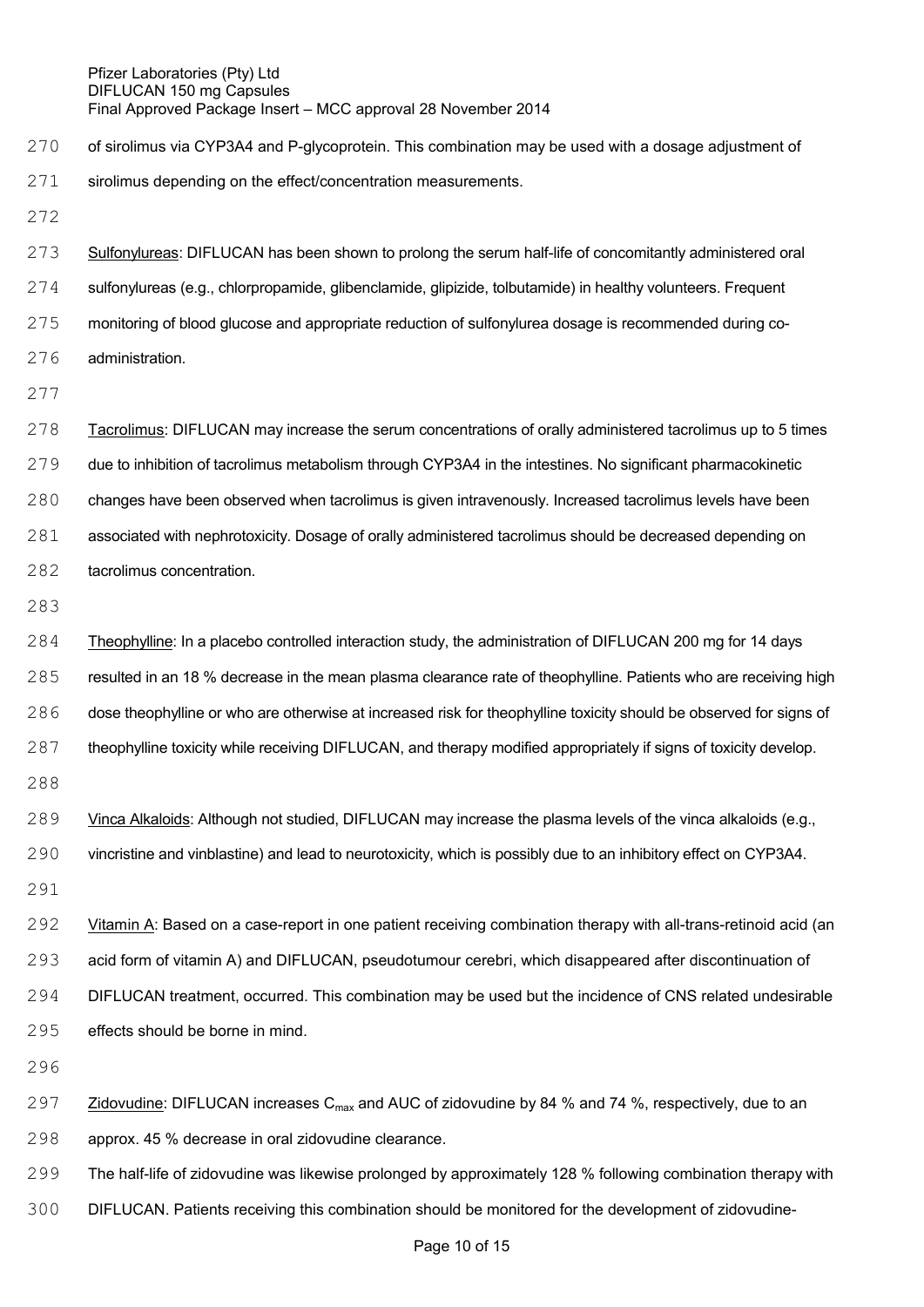related adverse reactions. Dosage reduction of zidovudine may be considered.

- Vorizonazole (CYP2C9, CYP2C19 and CYP3A4 inhibitor): Concurrent administration of oral voriconazole (400 mg Q12h for 1 day, then 200 mg Q12h for 2.5 days) and oral DIFLUCAN (400 mg on day 1, then 200 mg Q24h for 4 days) to 6 healthy male subjects resulted in an increase in C, and AUC, of voriconazole by an average of 57 % (90 % C1: 20 %, 107 %) and 79 % (90 % CI: 40 %, 128 %), respectively. In a follow-on clinical study involving 8 healthy male subjects, reduced dosing and/or frequency of voriconazole and DIFLUCAN did not eliminate or diminish this effect. Concomitant administration of voriconazole and DIFLUCAN at any dose is not recommended. Interaction studies have shown that when oral DIFLUCAN is co-administered with food, cimetidine, antacids or following total body irradiation for bone marrow transplantation, no clinically significant impairment of DIFLUCAN absorption occurs. Medical practitioners should be aware that drug-drug interaction studies with other medications have not been conducted, but such interactions may occur. **PREGNANCY AND LACTATION Pregnancy** Safety in pregnancy and lactation has not been established. Use in pregnancy should be avoided except in patients with severe or potentially life-threatening fungal infections in whom DIFLUCAN may be used if the anticipated benefit outweighs the possible risk to the foetus. **Lactation** DIFLUCAN is found in breast milk at concentrations similar to plasma. DIFLUCAN should not be used in mothers breastfeeding their infants. **DOSAGE AND DIRECTIONS FOR USE**
- For vaginal candidiasis DIFLUCAN 150 mg should be administered as a single oral dose.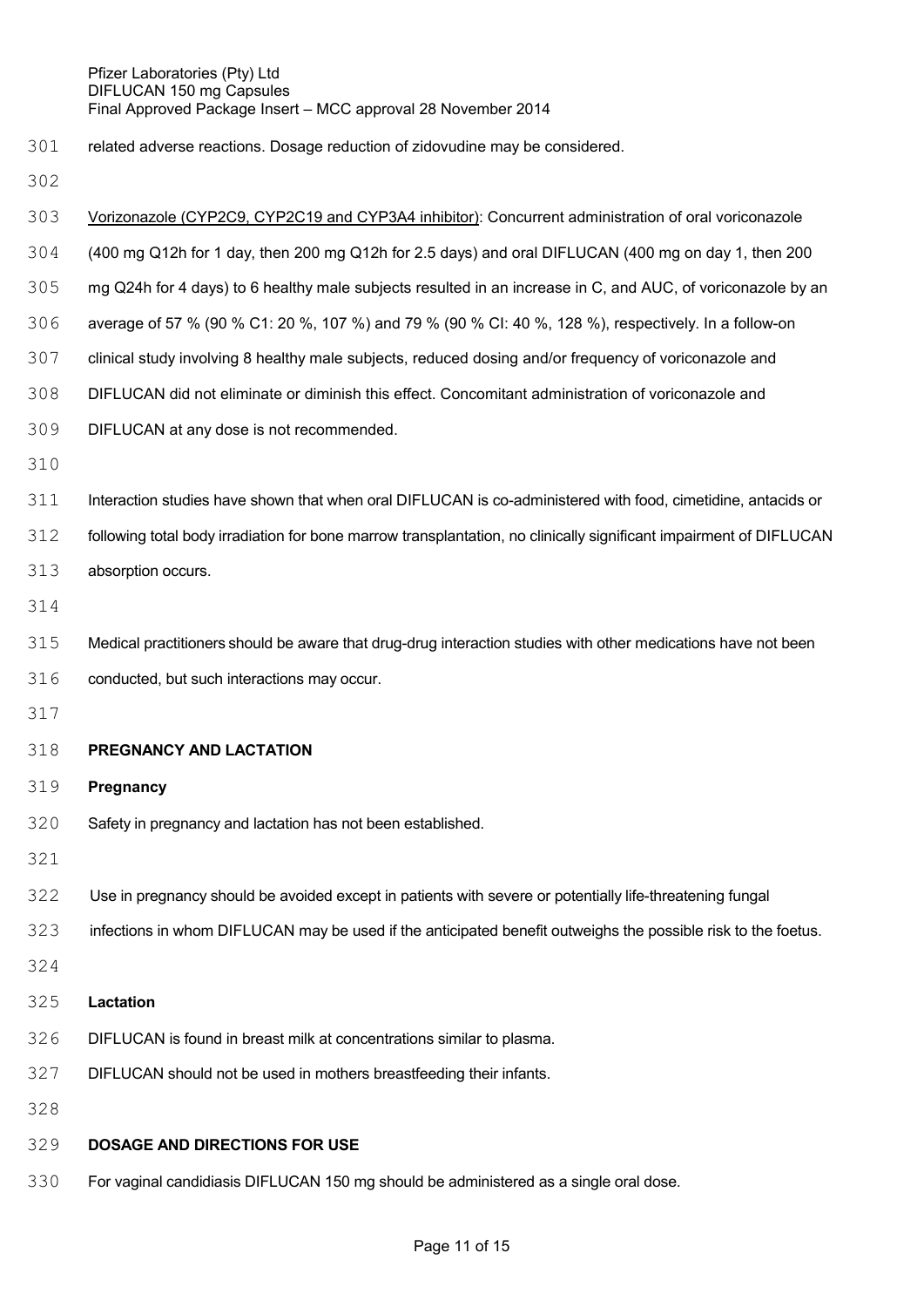- To reduce the incidence of recurrent vaginal candidiasis, a 150 mg once monthly dose may be used. The
- duration of therapy should be individualised, but ranges from 4 12 months. Some patients may require more
- frequent dosing.
- 
- For Candida balanitis, DIFLUCAN 150 mg should be administered as a single oral dose.
- 
- For dermal infections including tinea pedis, corporis, cruris and candida infections the recommended dosage is
- 338 150 mg once weekly. Duration of treatment is normally 2 to 4 weeks but tinea pedis may require treatment for up
- to 6 weeks.
- 
- For tinea unguium, the recommended dosage is 150 mg once weekly. Treatment should be continued until
- infected nail is replaced (uninfected nail grows in). Regrowth of fingernails and toenails normally require 3 to 6
- months and 6 to 12 months, respectively. However, growth rates may vary widely in individuals and by age. After
- successful treatment of long term chronic infections, nails occasionally remain disfigured.
- 

### **Use in Elderly**

- Where there is no evidence of renal impairment, normal dosage recommendations should be adopted.
- 

# **Use in Renal Impairment**

- DIFLUCAN is cleared primarily by renal excretion as unchanged drug. No adjustments in single dose therapy are necessary.
- 
- 

### **SIDE EFFECTS**

- In some patients, particularly those with serious underlying diseases such as AIDS and cancer, changes in renal
- and haematological function test results and hepatic abnormalities have been observed during treatment with
- DIFLUCAN, but the clinical significance and relationship to treatment is uncertain.
- 
- The following undesirable effects have been observed and reported during treatment with DIFLUCAN with 359 the following frequencies: Very common (≥ 1/10); common (≥ 1/100 to < 1/10); uncommon (≥ 1/1,000 to  $\leq$ 1/100); rare (≥ 1/10,000 to ≤ 1/1,000); very rare (≤ 1/10,000), not known (cannot be estimated form the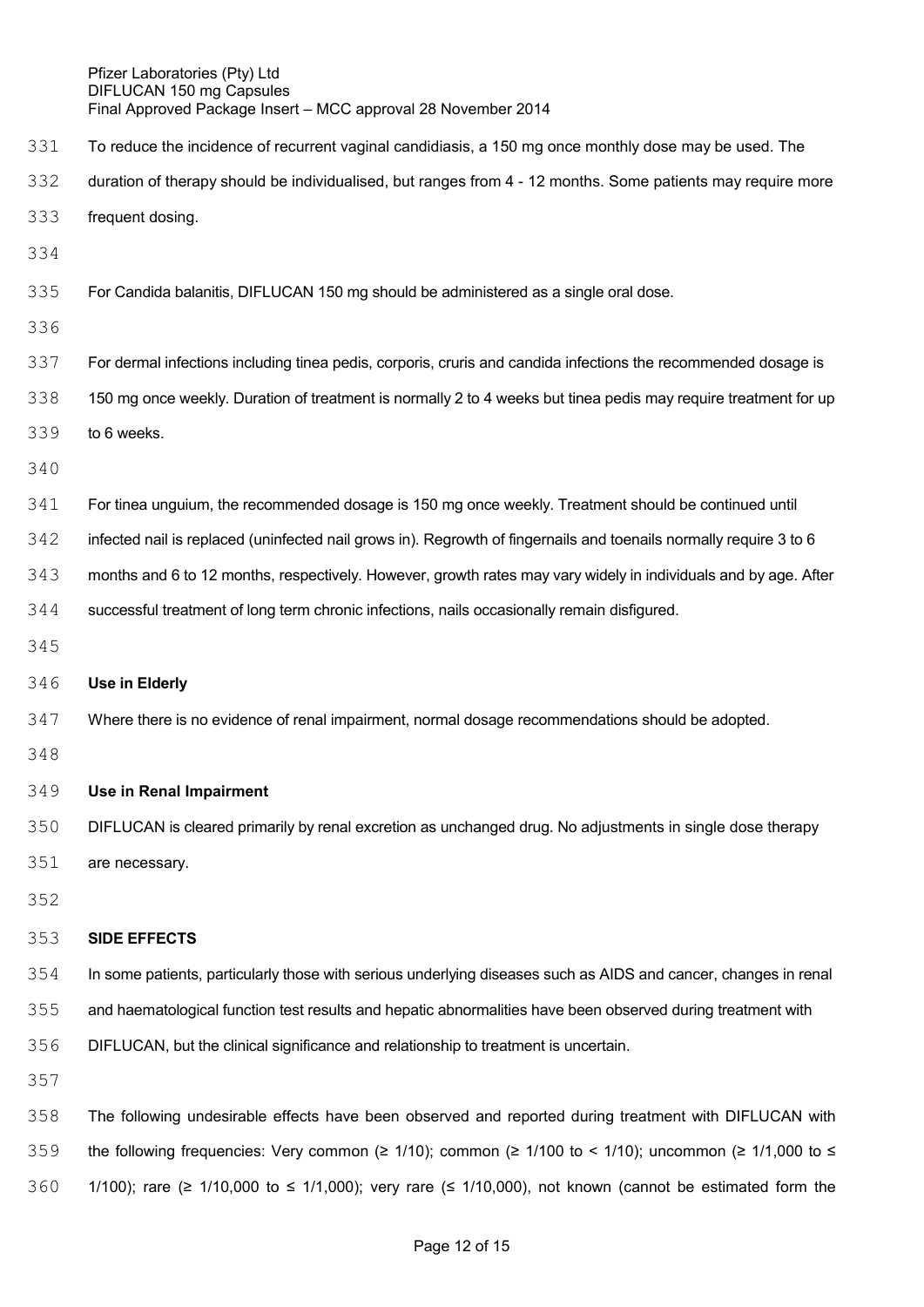361 available data).

| <b>System Organ Class</b>       | <b>Frequency</b> | <b>Undesirable effects</b>               |
|---------------------------------|------------------|------------------------------------------|
| <b>Blood and the lymphatic</b>  | Rare             | Agranulocytosis, leucopenia,             |
| system disorders                |                  | neutropenia, thrombocytopenia            |
| Immune system                   | Rare             | Anaphylaxis, angioedema                  |
| disorders                       |                  |                                          |
| <b>Metabolism and nutrition</b> | Rare             | Hypertriglyceridaemia,                   |
| disorders                       |                  | hypercholesterolaemia, hypokalaemia      |
| <b>Psychiatric disorders</b>    | <b>Uncommon</b>  | Insomnia, somnolence                     |
| <b>Nervous system</b>           | Common           | Headache                                 |
| disorders                       | <b>Uncommon</b>  | Seizures, dizziness, paraesthesia,       |
|                                 |                  | taste perversion                         |
|                                 | Rare             | Tremor                                   |
| Ear and labyrinth               | Uncommon         | Vertigo                                  |
| disorders                       |                  |                                          |
| <b>Cardiac disorders</b>        | Rare             | Torsade de pointes, QT prolongation      |
| <b>Gastrointestinal</b>         | Common           | Abdominal pain, diarrhoea, nausea,       |
| disorders                       |                  | vomiting                                 |
|                                 | <b>Uncommon</b>  | Dyspepsia, flatulence, dry mouth         |
| <b>Hepato-biliary disorders</b> | Common           | Alanine aminotransferase increased,      |
|                                 |                  | aspartate aminotransferase increased,    |
|                                 |                  | blood alkaline phosphatase increased     |
|                                 | Uncommon         | Cholestasis, jaundice, bilirubin         |
|                                 |                  | increased                                |
|                                 | Rare             | Hepatic toxicity, including fatal cases, |
|                                 |                  | hepatic failure, hepatocellular          |
|                                 |                  | necrosis, hepatitis, hepatocellular      |
|                                 |                  | damage                                   |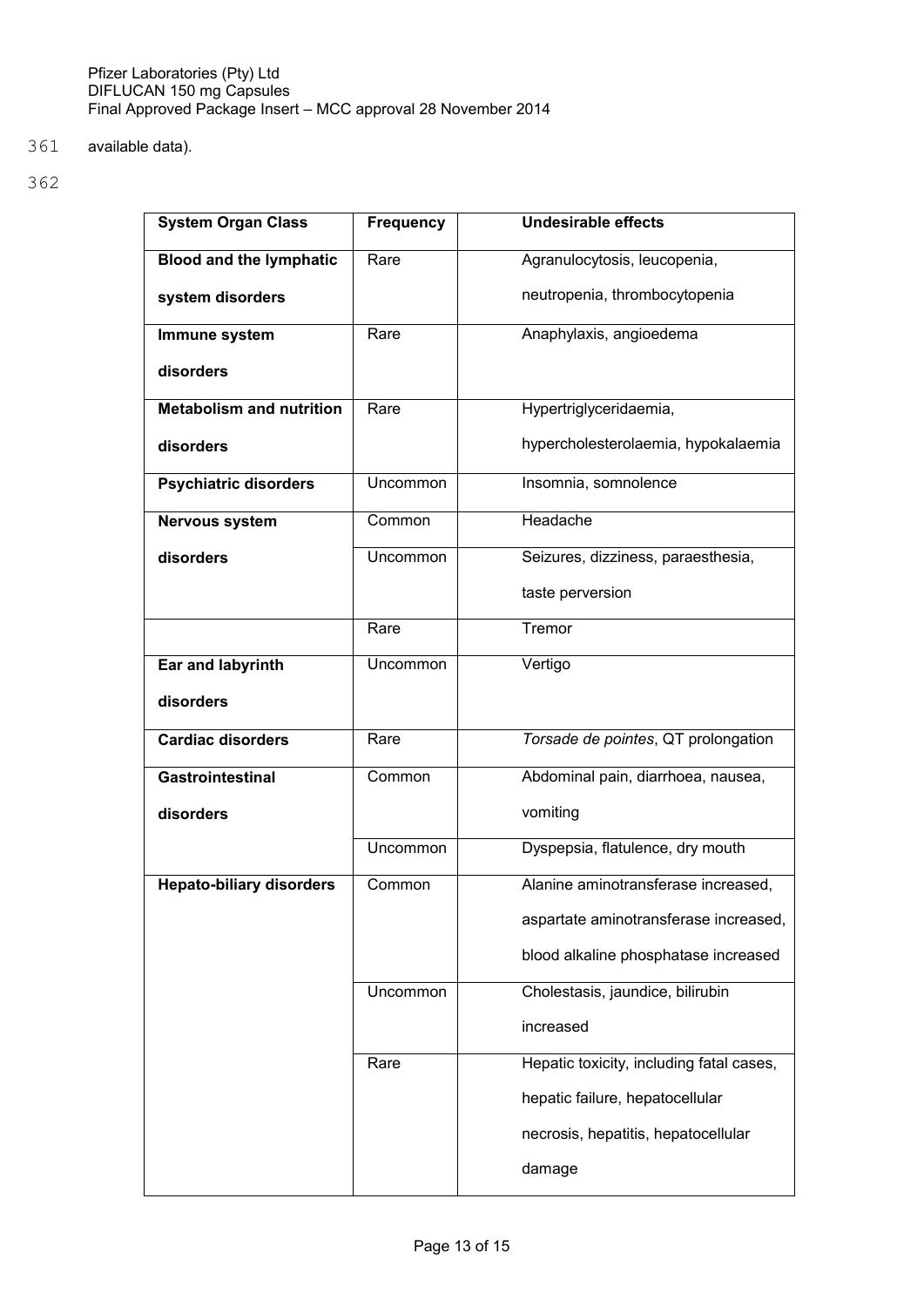| <b>Skin and subcutaneous</b> | Common   | Rash                                                      |
|------------------------------|----------|-----------------------------------------------------------|
| tissue disorders             | Uncommon | Pruritus, urticaria, increased sweating,<br>drug eruption |
|                              |          |                                                           |
|                              | Rare     | Toxic epidermal necrolysis, Stevens-                      |
|                              |          | Johnson syndrome, acute generalised                       |
|                              |          | exanthematous-pustulosis, dermatitis                      |
|                              |          | exfoliative, face oedema, alopecia                        |
| Musculoskeletal,             | Uncommon | Myalgia                                                   |
| connective tissue and        |          |                                                           |
| bone disorders               |          |                                                           |
| <b>General disorders and</b> | Uncommon | Fatigue, malaise, asthenia, fever                         |
| administration site          |          |                                                           |
| conditions                   |          |                                                           |

363

# 364 **KNOWN SYMPTOMS OF OVERDOSAGE AND PARTICULARS OF ITS TREATMENT**

365 There have been reports of overdose with DIFLUCAN accompanied by hallucinations and paranoid behaviour.

366

367 In the advent of overdosage, symptomatic treatment (with supportive measures and gastric lavage if necessary)

368 may be adequate.

369

#### 370 DIFLUCAN is largely excreted in the urine; forced volume diuresis would probably increase the elimination rate.

- 371 A three hour haemodialysis session decreases plasma levels by approximately 50 %.
- 372

# 373 **IDENTIFICATION**

- 374 Hard gelatin capsules with a turquoise blue body and cap, imprinted with the Pfizer logo and an identity code
- 375 FLU-150.
- 376

#### 377 **PRESENTATION**

- 378 Blister packs containing 1 or 4 capsules.
- 379